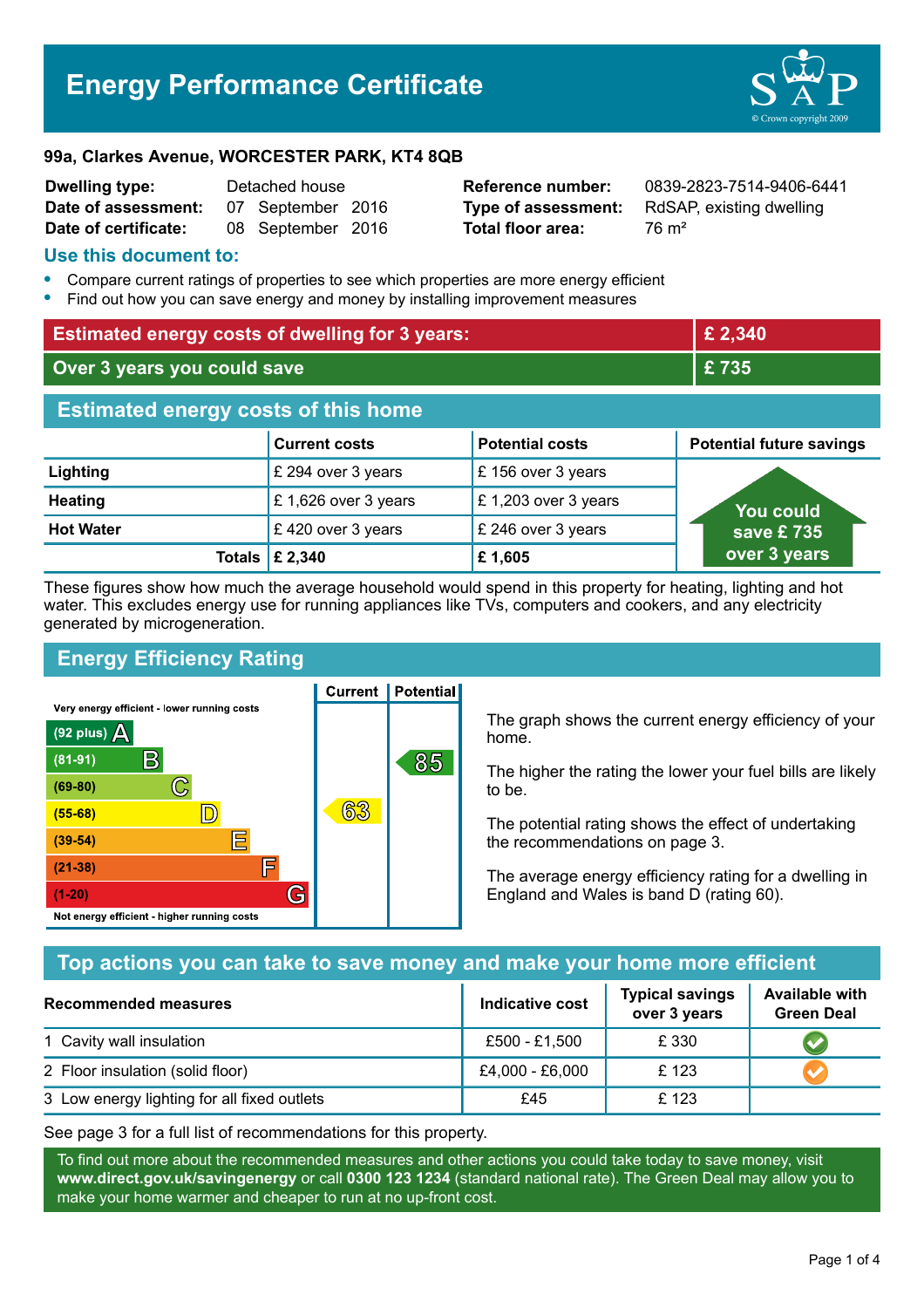**Energy Performance Certificate**

## **Summary of this home's energy performance related features**

| <b>Element</b>        | <b>Description</b>                                  | <b>Energy Efficiency</b> |
|-----------------------|-----------------------------------------------------|--------------------------|
| Walls                 | Cavity wall, as built, partial insulation (assumed) | ★★★☆☆                    |
| Roof                  | Pitched, limited insulation (assumed)               | ★★☆☆☆                    |
| Floor                 | Solid, no insulation (assumed)                      |                          |
| Windows               | Fully double glazed                                 | ★★★☆☆                    |
| Main heating          | Boiler and radiators, mains gas                     | ★★★★☆                    |
| Main heating controls | Programmer, room thermostat and TRVs                | ★★★★☆                    |
| Secondary heating     | None                                                |                          |
| Hot water             | From main system                                    | ★★★★☆                    |
| Lighting              | Low energy lighting in 10% of fixed outlets         | ★★☆☆☆                    |

Current primary energy use per square metre of floor area: 245 kWh/m² per year

The assessment does not take into consideration the physical condition of any element. 'Assumed' means that the insulation could not be inspected and an assumption has been made in the methodology based on age and type of construction.

See addendum on the last page relating to items in the table above.

### **Low and zero carbon energy sources**

Low and zero carbon energy sources are sources of energy that release either very little or no carbon dioxide into the atmosphere when they are used. Installing these sources may help reduce energy bills as well as cutting carbon. There are none provided for this home.

# **Opportunity to benefit from a Green Deal on this property**

The Green Deal may enable owners and occupiers to make improvements to their property to make it more energy efficient. Under a Green Deal, the cost of the improvements is repaid over time via a credit agreement. Repayments are made through a charge added to the electricity bill for the property. To see which improvements are recommended for this property, please turn to page 3. You can choose which improvements you want to install and ask for a quote from an authorised Green Deal provider. They will organise installation by an authorised Green Deal installer. If you move home, the responsibility for paying the Green Deal charge under the credit agreement passes to the new electricity bill payer.

For householders in receipt of income-related benefits, additional help may be available.

To find out more, visit **www.direct.gov.uk/savingenergy** or call **0300 123 1234**.

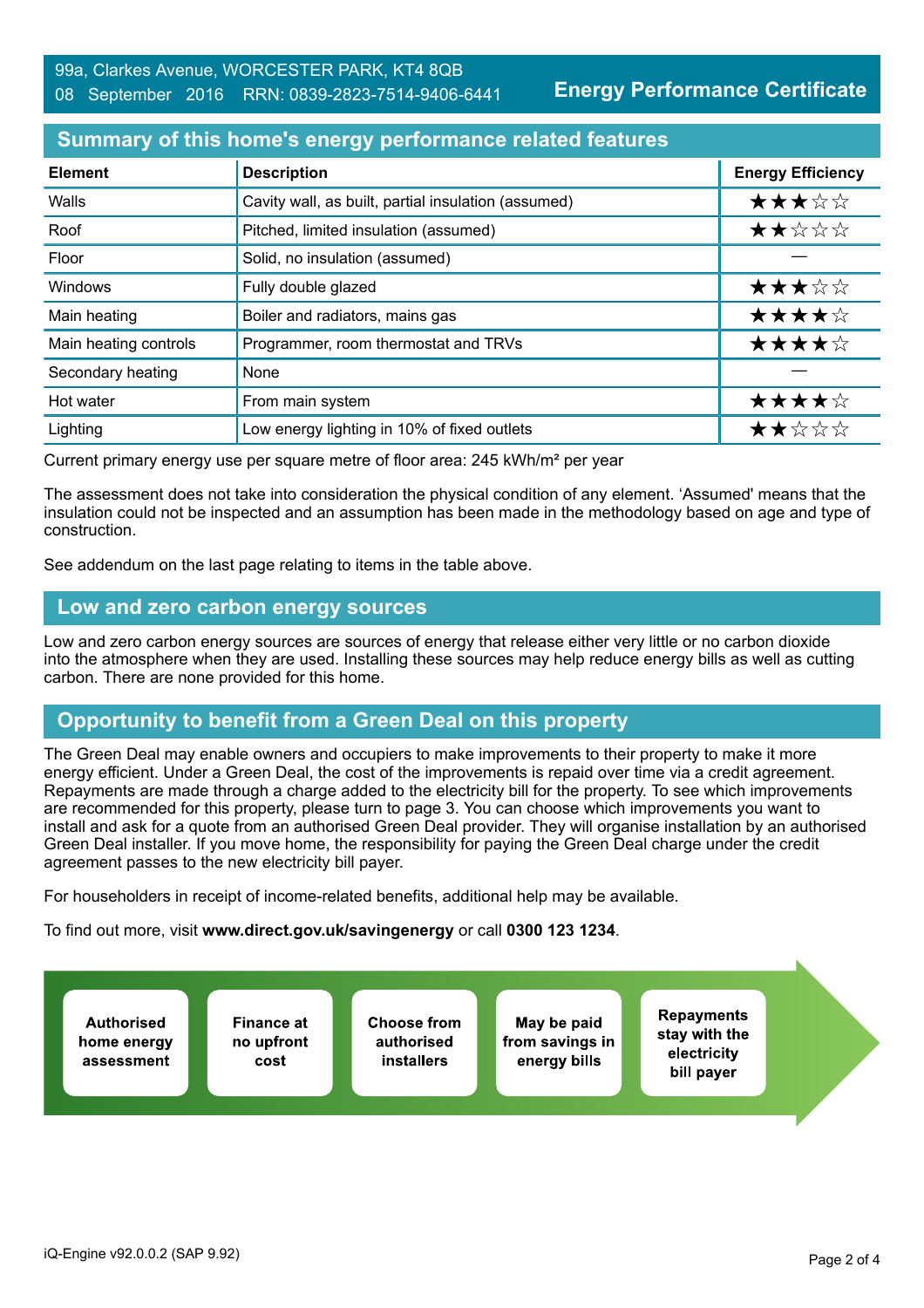## **Recommendations**

The measures below will improve the energy performance of your dwelling. The performance ratings after improvements listed below are cumulative; that is, they assume the improvements have been installed in the order that they appear in the table. Further information about the recommended measures and other simple actions you could take today to save money is available at **www.direct.gov.uk/savingenergy**. Before installing measures, you should make sure you have secured the appropriate permissions, where necessary. Such permissions might include permission from your landlord (if you are a tenant) or approval under Building Regulations for certain types of work.

Measures with a green tick  $\bullet$  are likely to be fully financed through the Green Deal since the cost of the measures should be covered by the energy they save. Additional support may be available for homes where solid wall insulation is recommended. If you want to take up measures with an orange tick  $\bullet$ , be aware you may need to contribute some payment up-front.

| <b>Recommended measures</b>               | <b>Indicative cost</b> | <b>Typical savings</b><br>per year | <b>Rating after</b><br>improvement | <b>Green Deal</b><br>finance |
|-------------------------------------------|------------------------|------------------------------------|------------------------------------|------------------------------|
| Cavity wall insulation                    | £500 - £1,500          | £ 110                              | <b>D68</b>                         | $\blacktriangledown$         |
| Floor insulation (solid floor)            | £4,000 - £6,000        | £41                                | C70                                |                              |
| Low energy lighting for all fixed outlets | £45                    | £41                                | C72                                |                              |
| Solar water heating                       | £4,000 - £6,000        | £ 53                               | C74                                |                              |
| Solar photovoltaic panels, 2.5 kWp        | £5,000 - £8,000        | £282                               | <b>B85</b>                         |                              |

## **Alternative measures**

There are alternative measures below which you could also consider for your home.

**•** External insulation with cavity wall insulation

# **Choosing the right package**

Visit **www.epcadviser.direct.gov.uk**, our online tool which uses information from this EPC to show you how to save money on your fuel bills. You can use this tool to personalise your Green Deal package. **Public services all in one place** provided by Public services all in one place

| <b>Green Deal package</b>          | <b>Typical annual savings</b> |
|------------------------------------|-------------------------------|
| Cavity wall insulation             | Total savings of £110         |
| Electricity/gas/other fuel savings | f0 / f110 / f0                |

**Directgo** 

You could finance this package of measures under the Green Deal. It could **save you £110 a year** in energy costs, based on typical energy use. Some or all of this saving would be recouped through the charge on your bill.